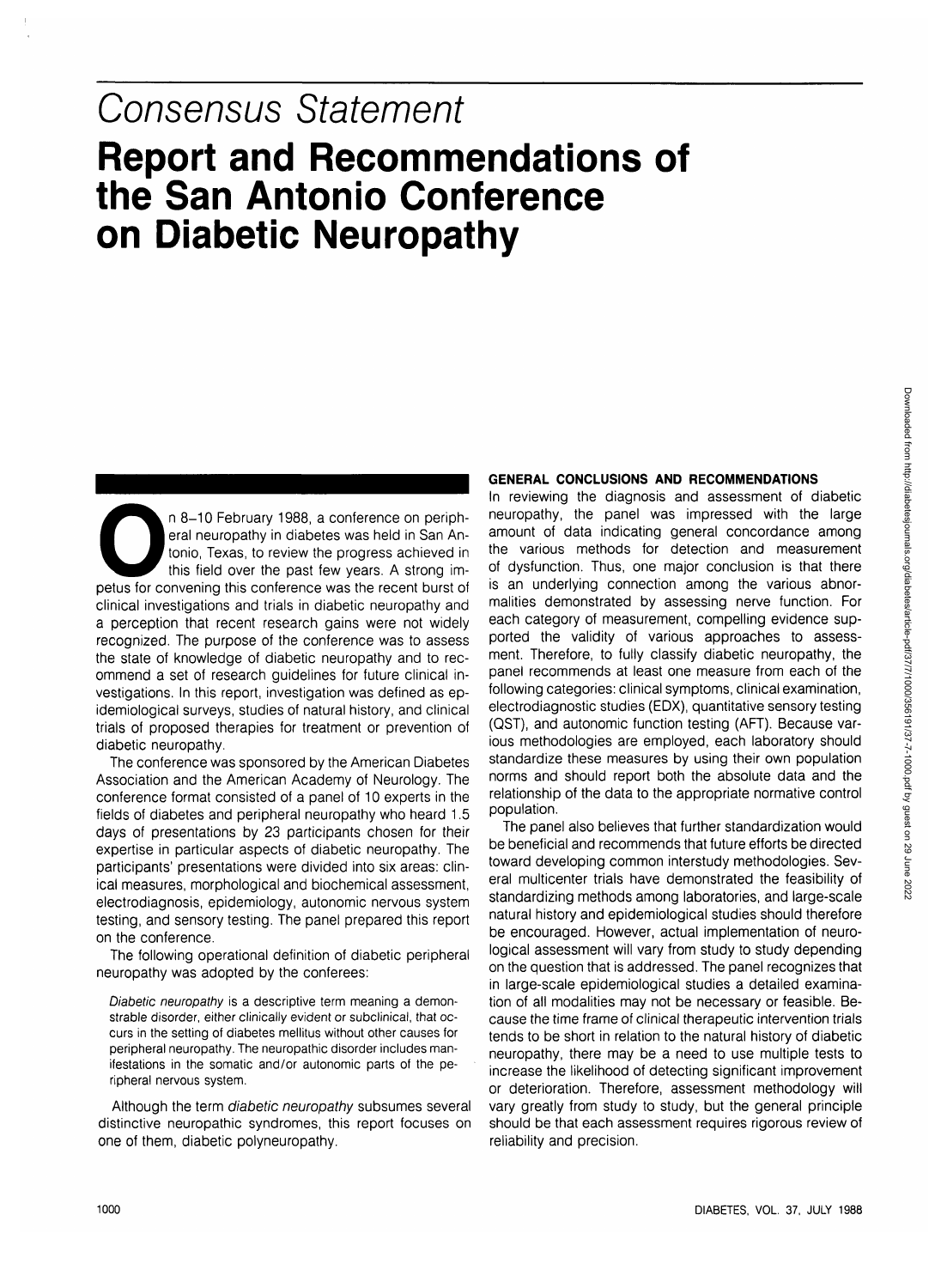# **CLINICAL MEASURES**

In the last 2 yr, several substantial advances in clinical assessment of diabetic polyneuropathy have been made.

- Careful studies have shown a close correlation between clinical manifestations of diabetic polyneuropathy and neuropathologic abnormalities.
- Several ongoing studies show concordance between clinical dysfunction and objective continuous measures such as EDX, AFT, and QST; nonetheless, each may be abnormal in the absence of clinical correlates. The extent to which early abnormalities in physiologic tests predict the onset and progression of clinical dysfunction remains to be established.
- **E** Clinical instruments appropriate for epidemiological studies and for more detailed staging have been tested for reliability (inter- and intraobserver variability) and validity and have achieved levels acceptable for clinical studies.
- Thoughtful proposals for diagnosing and staging have been promulgated.

# The panel recommends that

- 1. Clinical measures of diabetic polyneuropathy are an essential component of both epidemiological and therapeutic studies.
- 2. Clinical assessment can be tailored to the type of study; rapid, relatively simple measures may be appropriate for some epidemiological studies. Physiologic measures will be useful in most studies, and in clinical trials they may be required to adequately define entry criteria and to monitor progression or improvement.
- 3. In general, it is advantageous to systematically assess neuropathic signs and symptoms, including sensory, motor, and reflex measures in upper and lower extremities, cranial nerves, and autonomic function.\* Such data will provide a complete picture of the neuropathies in the patient population under study and will identify patients whose disorders are known to have substantially different natural histories (e.g., those with proximal asymmetrical motor neuropathies that improve spontaneously). Confounding disorders, including lumbar root disease, significant peripheral vascular disease, and nondiabetic neuropathy, should be systematically excluded.
- 4. Because clinical measures lack precision, their reliability (inter- and intraobserver variability) and, where necessary, their validity should be ascertained. Reliability is enhanced by choosing dichotomous measures, e.g., the presence or absence of signs and symptoms. It is more reliable to determine whether a tendon reflex is absent than whether it is merely diminished. High degrees of reproducibility are achievable, consistent with those obtained in other neurological disorders.
- 5. A pretrial observation period including repeated measurements provides a means of reducing intraobserver variability. In multicenter trials, on-site training of data collectors should enhance precision.
- 6. The incidence and severity of polyneuropathy correlate with duration of disease and age. These factors should be taken into account in selecting patient populations for comparison. The effect of age must also be considered in establishing normative data.

# **MORPHOLOGICAL AND BIOCHEMICAL ASSESSMENT**

Biopsy of human sural nerve or fascicle has demonstrated an array of biochemical and morphologic abnormalities. Patterns of fiber loss, diffuse or multifocal, have been assessed and particular features described, e.g., axonal atrophy, nodal swelling, and microvascular change. Basic mechanisms may be studied in humans by this procedure, and correlations of pathological features with the degree of nerve dysfunction and with clinical status have been found. In assessing results, great care should be taken to match for age and duration of diabetes. Biochemical measures should be interpreted in the context of the current metabolic state.

The panel recommends that in the evaluation of human diabetic polyneuropathy, nerve biopsies should only be performed as part of thoughtful, well-designed studies aimed at increasing the understanding of basic etiopathogenesis or the mechanism of action of therapeutic agents. Serial biopsies have a very limited role; whole-nerve biopsy can only be performed twice, and "stump" biopsy at the site of previous sampling carries morphological bias. There is no indication to biopsy nerves in large therapeutic trials.

# **ELECTRODIAGNOSIS**

The electrodiagnostic examination is useful in evaluating various disorders, including mononeuropathy, mononeuritis multiplex, plexopathy, polyradiculopathy, and sensorimotor neuropathy. In a diffuse generalized polyneuropathy, testing a few nerves suffices to indicate the functional state of the peripheral nervous system. In multiple mononeuropathies, affected nerves should be tested to characterize the abnormalities.

In conventional nerve-conduction studies, analyses of action-potential amplitude allow estimates of the total number of active fibers, although an increase in temporal dispersion alone may bias this correlation. Nerve-conduction studies primarily reflect functional status of large myelinated sensory and motor nerve fibers in the upper and lower extremities. Normal results do not rule out neuropathy. Conduction studies have widespread availability and acceptance in the assessment of diabetic neuropathy, particularly in sequential studies.

Electromyography may reveal partial denervation in intrinsic foot muscles as an early sign of diabetic neuropathy. Needle studies also elucidate focal or asymmetric clinical findings not detectable by conduction studies. As the most sensitive indicator of motor axonal degeneration, this technique demonstrates early abnormality in asymptomatic diabetic patients. It also helps document the presence or absence of polyradiculopathy or other peripheral disorders superimposed on diabetic neuropathy.

<sup>\*</sup>An excellent description of the relevant physical findings and symptoms can be found in Dyck PJ: Detection, characterization, and staging of polyneuropathy: assessed in diabetics. Muscle Nerve 11:21-32, 1988.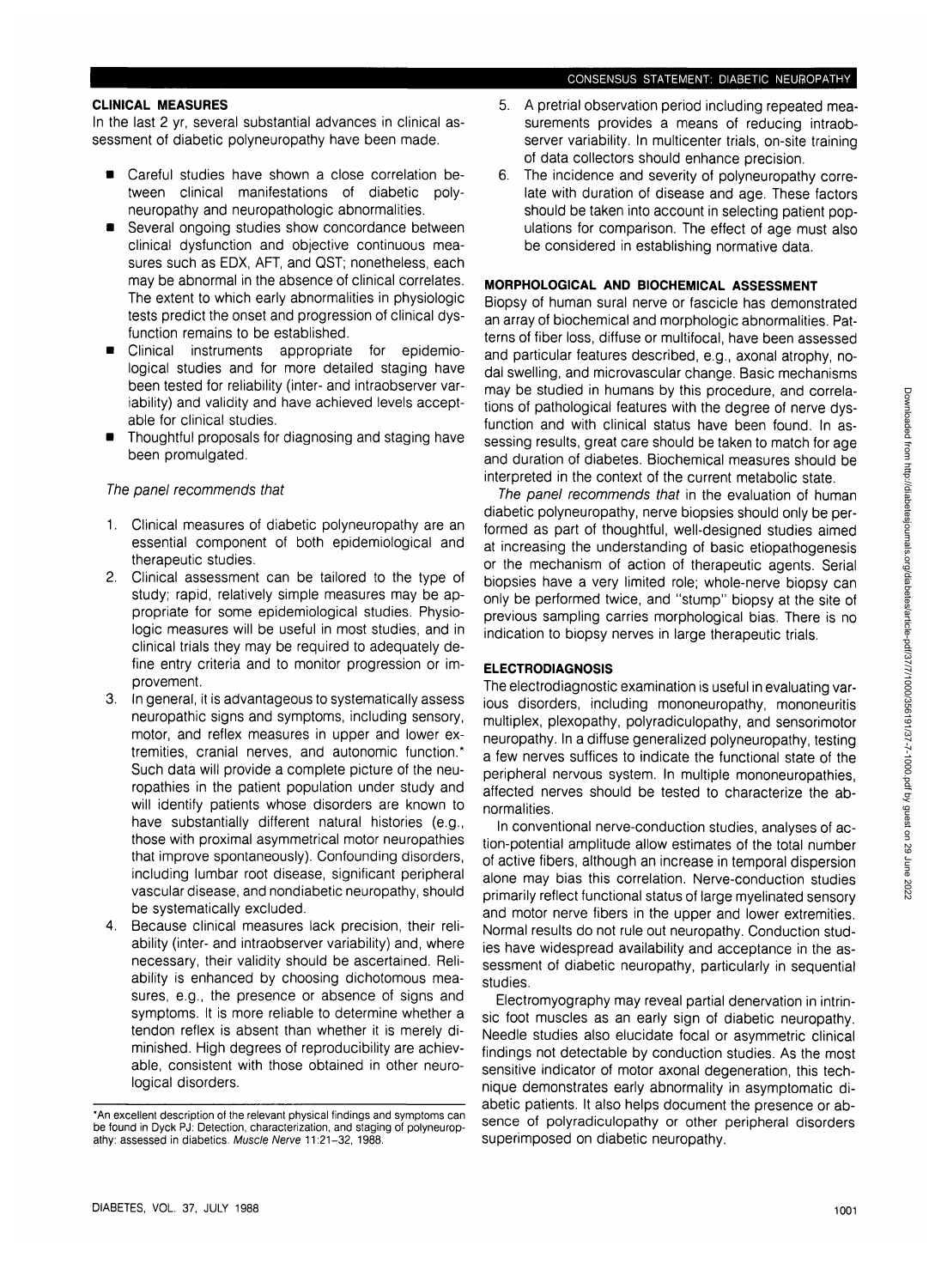Thus, a complete electrodiagnostic evaluation, including electromyography, plays an important role in diagnosing diabetic neuropathy. In monitoring the course of the disease, however, conduction studies of selected nerves suffice. When facilities and expertise are available, more sophisticated methods, e.g., near-nerve recording, somatosensory evoked potentials, motor unit count, or measures of refractory periods, may be used.

Reliability of information depends on the accuracy and reproducibility of the raw data. For nerve-conduction studies, sources of error include technical and procedural problems. A proper protocol should include temperature control, accurate measurement of the surface distance as an estimate of the nerve length, and recording of well-defined and artifact-free evoked responses. Other important factors center on qualifications of the electromyographer, procedural consistencies among investigators working at different laboratories in multicenter studies, and development of populationbased norms.

Nerve-conduction studies reveal abnormalities in some diabetic patients without neurological symptoms or signs. In patients with clinical deficits, evoked-response amplitude generally correlates with functional impairment, the latter resulting primarily from either axonal degeneration or conduction block. The severity of clinical neurological deficits correlates with the number and magnitude of nerve-conduction abnormalities.

Although different components of the electrodiagnostic examination relate to different neurophysiologic aspects of peripheral nerve function, most nerve-conduction measurements significantly correlate with each other in a large group of diabetic subjects. Individual sensory-summary variables correlate significantly with each other and with most motorsummary variables. Similarly, motor-summary variables, excluding amplitude measures, correlate significantly with each other.

In the case of minimal symptoms or signs, evaluation is directed toward the most susceptible nerves. Distal lowerextremity responses are more commonly abnormal than upper-extremity responses, and sensory abnormalities are more frequent than motor abnormalities. Conversely, absent lower-extremity responses provide no information about possible demyelination or subsequent progression or improvement; in this case, nerves that are less involved should be studied.

The panel recommends that

- 1. The preferred protocol should specify uniform techniques to be used. If this is not possible, the data can be normalized for interlaboratory comparisons. One statistical technique expresses each component of the motor and sensory conduction examination as a percentage of the laboratory mean value of the normal population or in terms of standard-deviation intervals from normal mean values.
- 2. In epidemiologic protocols, electrodiagnostic studies of one or two nerves may suffice. Monitoring improvement or deterioration in clinical trials will usually require a more extensive battery of electrodiagnostic measures consisting of motor and sensory nerve-conduction studies in the upper and lower limbs.

3. Both epidemiological and clinical tests should include measurement of amplitude and latency at each site of stimulation and calculation of segmental conduction velocity, as well as F wave latency. Table 1 illustrates such a protocol.

#### **EPIDEMIOLOGICAL STUDIES**

The epidemiological studies of diabetic neuropathy are concerned with three questions: 1) Who gets diabetic neuropathy? Descriptive epidemiology includes the measurement of incidence and prevalence. 2) Why do they get it? Analytical epidemiology includes the measurement of host-genetic factors and environmental determinants. 3) What are the best approaches to prevention or treatment? Experimental epidemiology can be subdivided into natural experiments, such as the comparison of neuropathy incidence among patients with diabetes in different cultures, and randomized clinical trials.

Epidemiological studies, by definition, always have numerators and denominators and rates. Proper classification of individuals into cases and controls and precise measurement of specific risk factors are essential.

Epidemiological tools should be 7) simple and safe; 2) characterized by small within- versus between-individual variation; 3) accurate, highly sensitive, and specific when compared to a defined gold standard; and 4) free of bias.

Epidemiological tools depend on the questions to be answered and the method for classifying cases and noncases, i.e., the gold standard for a specific study. Epidemiological research will improve as the measurement tools improve and become more standardized. It is especially important that results are comparable across as well as within studies and also over time, because variations among different populations and changes over time are critical for generating etiological hypotheses.

The study of etiology usually requires a measurement of incidence. Therapeutic trials are also often best conducted in recently diagnosed, i.e., incident, cases. Reliable ascertainment of incidence requires more refined measuring instruments than does the ascertainment of prevalence.

#### TABLE 1 Sample protocol for electrodiagnostic tests

Motor nerve-conduction studies

- Unilateral studies of either ulnar or median nerve including F waves in the upper limb
- Unilateral studies of peroneal nerve including F wave in the lower limb
- Measurement of muscle-action potential amplitude and latency at each site of stimulation and calculation of segmental conduction velocity
- Sensory nerve-conduction studies
- Unilateral studies of either ulnar or median nerve in the upper limb
- Unilateral studies of either medial plantar or sural nerve in the lower limb
- Measurement of nerve-action potential amplitude and latency at each site of stimulation and calculation of segmental conduction velocity
- Studies of additional nerves may be necessary to characterize abnormalities based on the distribution of clinical symptoms or signs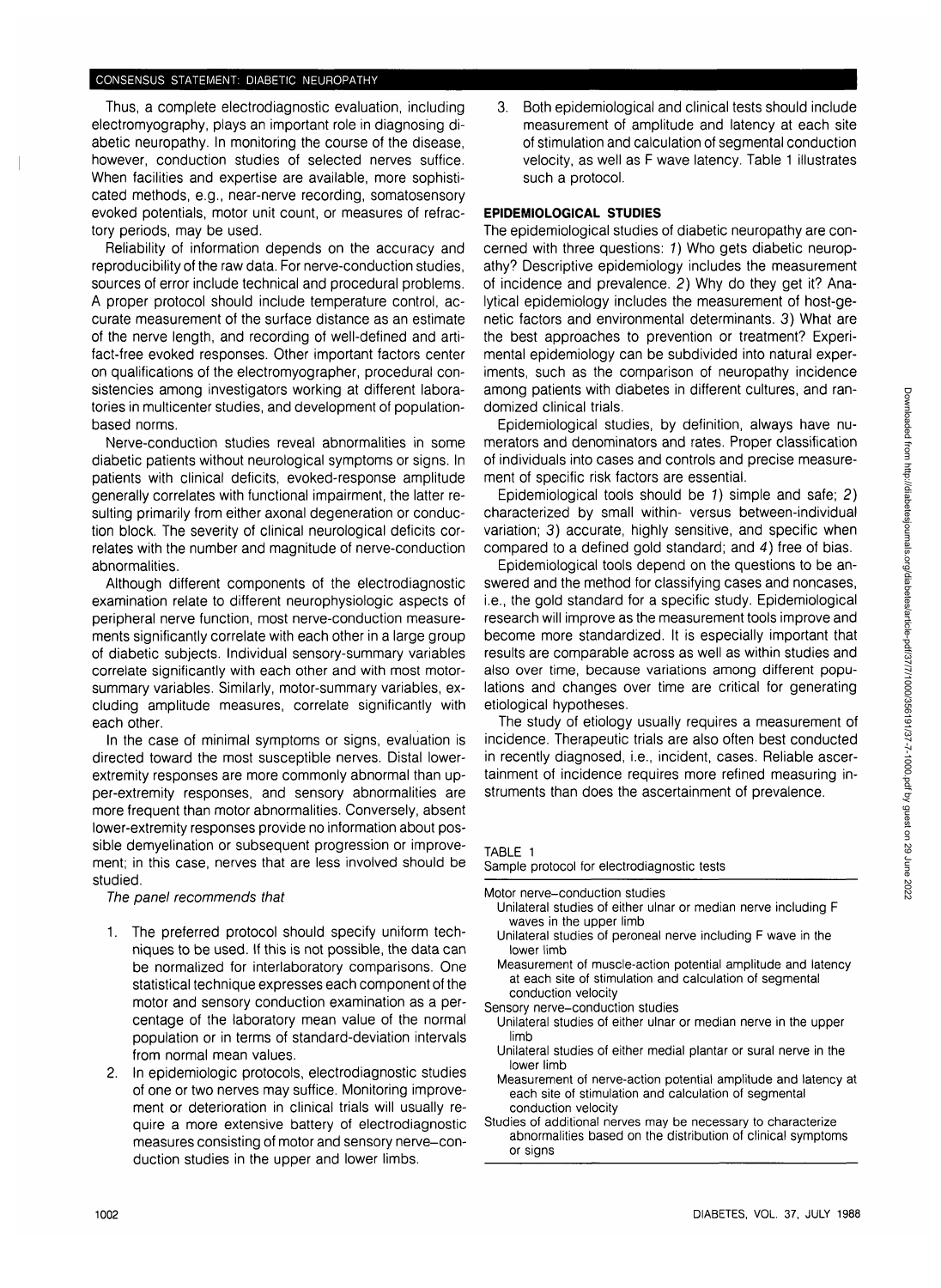Epidemiological studies also attempt to quantify the degree of neuropathy and the associated symptomology and disability. In quantifying the extent of neuropathy, all patients with neuropathy become the denominator and the extent of disease becomes the numerator. The ability to discriminate between stages of diabetic neuropathy depends primarily on the within-individual variations. An instrument could be very accurate but have substantial within-individual variability, resulting in substantial misclassification. A major consequence of within-individual variation is regression to the mean, a phenomenon that occurs with practically all measurements. The effect of within-individual variability can be reduced by repeat measurements in the same individual over time and by selecting larger differences among categories for grouping individuals.

The panel recommends that before any instrument is used in a study of diabetic neuropathy, 7) the within- and betweenindividual variability should be defined, 2) the sensitivity and specificity in relation to the defined gold standard for the study should be determined, 3) the distribution of the parameters in the study population should be estimated, and 4) any biases related to the characteristics of the population and the method of measurement (e.g., ethnic or educational differences, age, sex, and whether the observer is blinded or not blinded to the measurement) should be identified.

## **AUTONOMIC NERVOUS SYSTEM FUNCTION**

Diabetic autonomic neuropathy may manifest as dysfunction of several different organ systems, e.g., cardiovascular, gastrointestinal, genitourinary, sudomotor, and ocular. The symptoms are important in individual patients but difficult to evaluate and quantitate because they are often nonspecific.

Several objective measurements of autonomic function have been developed. These tests measure end-organ responses to activation of neural reflex arcs. They can be influenced by end-organ failure, intercurrent illness, drugs, and age. They may be classified in the following manner.

**Noninvasive tests.** These are suitable for routine screening for autonomic dysfunction or for monitoring the progress of autonomic neuropathy. When performed in a carefully controlled manner, the following tests have been validated and shown to be reliable and reproducible, to correlate with each other and with tests of peripheral somatic nerve function, and to have prognostic value.

- 1. Tests of heart-rate control (mainly parasympathetic). Heart-rate response to
	- a. Valsalva maneuver
	- b. Deep breathing
	- c. Standing
- 2. Tests of blood pressure control (mainly sympathetic). Blood pressure response to
	- a. Standing or tilting
	- b. Sustained handgrip
- 3. Tests of sudomotor control, i.e.,
	- a. Temperature-induced sweating
	- b. Chemically induced sweating (e.g., acetylcholine or pilocarpine)

Measures of autonomic function particularly lend themselves to a staging system because there is a hierarchy of levels of sensitivity of these measures. For example, an abnormality of heart-rate variability alone may be the earliest stage, an abnormality of Valsalva response may define an intermediate stage, and the presence of postural hypotension may define a more severe stage.

**Invasive tests of cardiovascular function, gastrointestinal motility, and bladder function.** These are not suitable for routine screening or for monitoring progress.

**Other biochemical, physiological, and pharmacological studies.** Although useful, they may not be generally available. They include skin vasomotor reflexes, plasma norepinephrine response to standing, pupillometry, and pancreatic polypeptide response to hypoglycemia or a meal.

## The panel recommends that

- 1. Symptoms possibly reflecting autonomic neuropathy should not, by themselves, be considered markers for its presence.
- 2. Noninvasive validated measures of autonomic neural reflexes should be used as specific markers of autonomic neuropathy if end-organ failure is carefully ruled out and other important factors, such as concomitant illness, drug use, and age, are taken into account. An abnormality of more than one test on more than one occasion is desirable to establish the presence of autonomic dysfunction.
- 3. Independent tests of both parasympathetic and sympathetic function should be performed.
- 4. A battery of quantitative measures of autonomic reflexes should be used to monitor improvement or deterioration of autonomic nerve function, although their utility for monitoring patients over time has not clearly been established.

## **SENSORY SYSTEM TESTING**

Various approaches are available to detect and measure abnormalities in somatosensory function. Most evaluate subjective attributes of sensations evoked by natural stimulation of cutaneous receptors. Thus, they are psychophysical somatosensory tests that provide information on the function of entire afferent pathways, from receptor to brain. Such tests should not be construed as specific probes for primary afferent units, e.g., for detection or measurement of peripheral neuropathy. Some of the probes used to evaluate somatosensory status explore neurosecretory function in primary sensory units rather than psychophysical function.

The incorporation of new quantitative probes in the study of somatosensory function is timely for several reasons. 1) They are highly sensitive, acceptably reproducible, and noninvasive. 2) They explore a broad range of somatosensory submodalities thus indirectly revealing the status of a range of primary cutaneous sensory nerve fibers. In doing so, these tests examine the function of nerve fibers not easily accessible to electrophysiological evaluation. 3) The psychophysical types of sensory system tests can document and measure a parameter of disorder that no other test, including nerve biopsy, can explore, i.e., hyperalgesia. Hyperalgesia is an aberration of somatosensory function whereby weak natural stimuli abnormally elicit a painful response. It is the